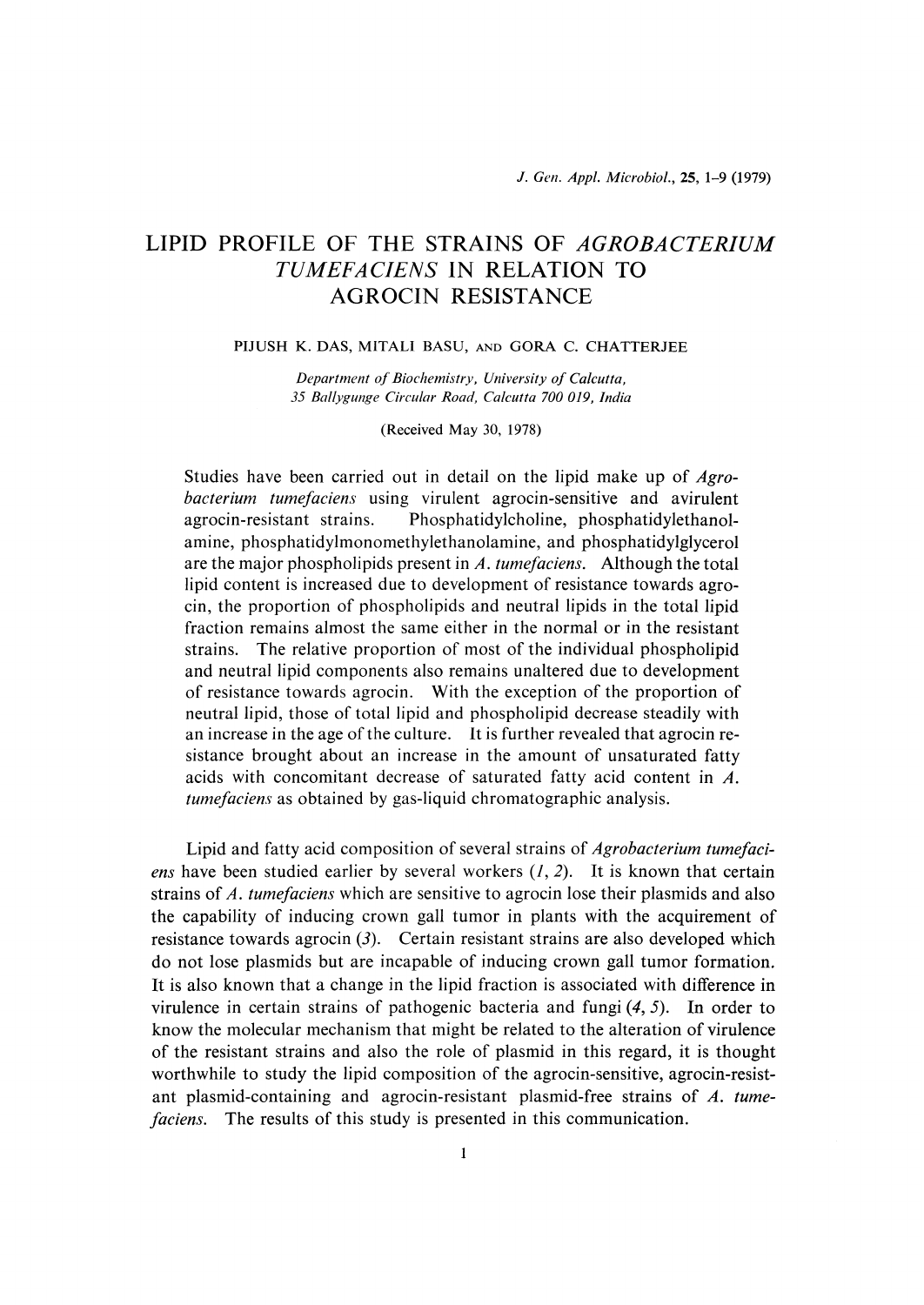### 2 DAS, BASU, and CHATTERJEE VOL. 25

#### MATERIALS AND METHODS

 Test organism and growth medium. Strains used in this investigation are agrocin-sensitive *Agrobacterium tumefaciens* TIP (Kerr 14), agrocin-resistant A. tumefaciens TIP (Kerr 14) R, probably completely cured of plasmid, and agrocinresistant A. tumefaciens S1005. Agrocin-resistant A. tumefaciens TIP (Kerr 14) R and A. tumefaciens S1005 strains are referred to as resistant and resistant (P), respectively, throughout this communication. Cultures of all these  $A$ . tumefaciens strains have been obtained from Prof. J. Schell, Director, Laboratorium voor Genetica, Gent, Belgium. For lipid analysis, cultures were grown in rich YT medium containing Bactotryptone 0.8%, Bactoyeast extract  $0.5\%$ , and NaCl 0.5%, under rotatory shaking conditions at  $28^\circ$ .

 Chemicals. All the chemicals used were of analytical grade. Organic solvents were all distilled before use. Reference phospholipid compounds were obtained from Vallav Bhai Patel Chest Institute, University of Delhi, New Delhi, India.

 Extraction and purification of phospholipids and neutral lipids. Cells of desired culture age were harvested, washed thoroughly with cold  $0.9\%$  NaCl solution at  $4^\circ$ , and blotted dry. The wet and dry weights of the cells were taken. Lipids were extracted successively with 2: 1 (v/v) CHCl<sub>3</sub>: MeOH (20 vol., twice) and 1: 1 (v/v)  $CHCl<sub>3</sub>$ : MeOH (10 vol.). Extracts were pooled, the CHCl<sub>3</sub>: MeOH ratio was adjusted to 2: 1 (v/v), washed with  $0.9\%$  NaCl (0.2 vol.), and evaporated to dryness under reduced pressure at  $30^{\circ}$  (6). The semisolid residue was dissolved in 100 volumes of CHCl<sub>3</sub> and charged on a silicic acid column ( $1 \times 10$  cm), washed with 10 volumes of CHC13 to remove neutral lipids. Polar lipids were eluted with 10 volumes of MeOH: CHCl<sub>3</sub> (9:1, v/v) mixture. The mixture was concentrated at 30° and rechromatographed on silicic acid column, washed with 40 volumes of acetone, 5 volumes of CHCl<sub>3</sub>: MeOH (9:1,  $v/v$ ), and finally phospholipids were eluted with 10 volumes of MeOH  $(7, 8)$ .

 Separation and identification of different phospholipid and neutral lipid components. Solvents were removed from eluates under reduced pressure, residue was taken up in 100 volumes of hexane, and fractionated by thin-layer chromatography (TLC) on activated silica gel G layer (250  $\mu$ m thick, 20 × 20 cm). The developing solvent used for one-dimensional chromatography was  $CHCl<sub>3</sub>$ : MeOH: glacial AcOH:  $H_2O$  (65: 15: 10: 4, v/v) (9). For two-dimensional chromatography, the solvents used were CHCl<sub>3</sub>: MeOH:  $7 \text{ N} \text{ H}_4\text{OH}$  (65:25:4, v/v), with CHCl<sub>3</sub>: MeOH: glacial AcOH:  $H_2O$  (175: 25: 25: 4, v/v) as the second solvent. For separation of neutral lipid components the solvents were petroleum ether (bp  $60-70^{\circ}$ ): ether: glacial AcOH (80: 20: 1,  $v/v$ ) (10). The separated components of phospholipids and neutral lipids were identified by chromatographic spray reagents (Table 1) after the method of DAWSON  $(11)$  and also by comparison of their Rf values with authentic samples and rat liver lipids.

 Chemical estimation. Phospholipids were scraped off from the TLC plate into digestion tubes and digested at 180 $^{\circ}$  with 70 $\frac{\%}{\%}$  HClO<sub>4</sub> saturated with ammo-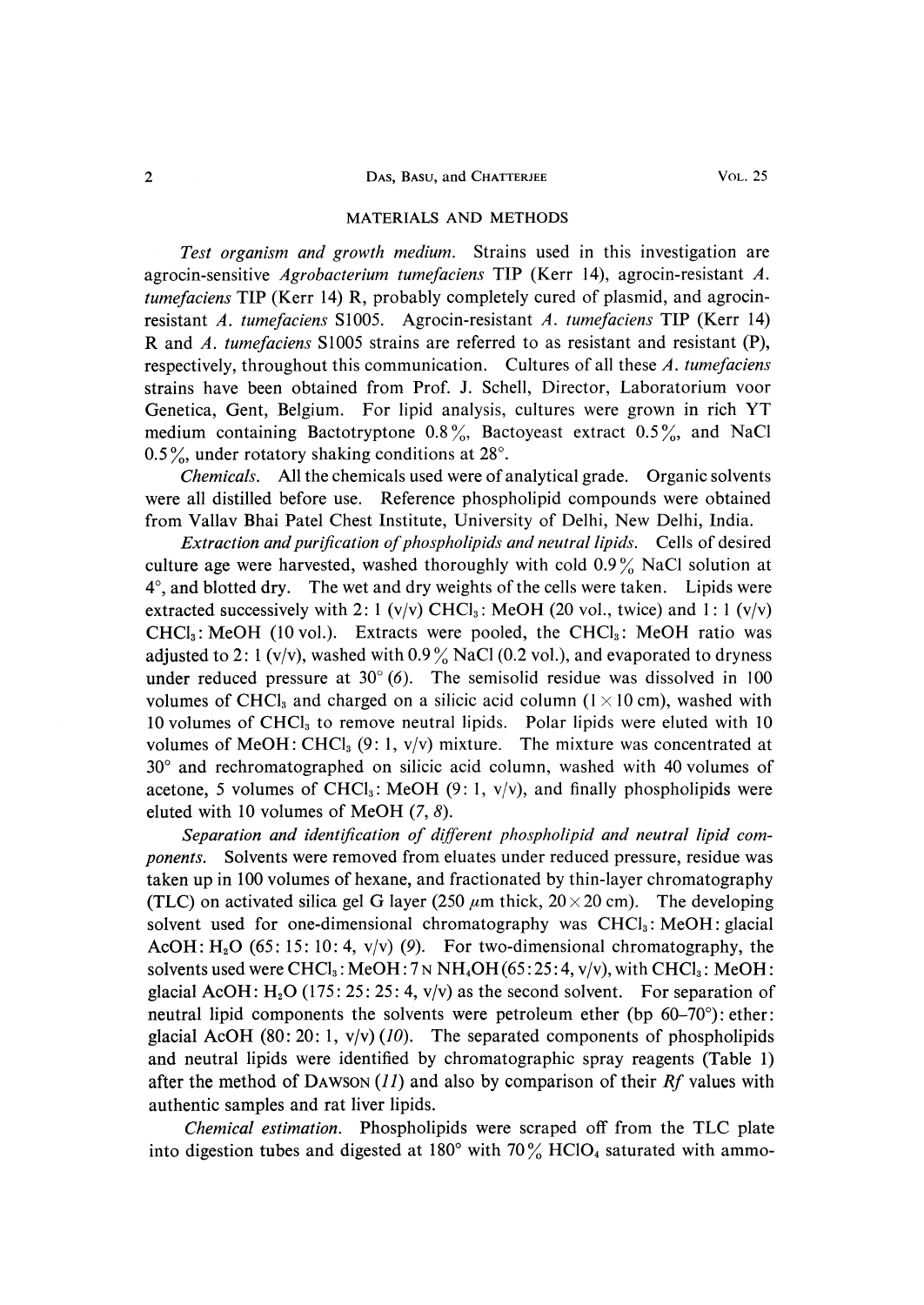### 1979 Lipids of A. tumefaciens 3

| Sl. No.        | Reagents                                                               | Reference | Responsive compounds                                                       |
|----------------|------------------------------------------------------------------------|-----------|----------------------------------------------------------------------------|
| 1              | Iodine vapour                                                          |           | All lipids                                                                 |
| $\overline{2}$ | Rhodamin B and 6G                                                      |           | All lipids                                                                 |
| 3              | Molybdate<br>(a)                                                       | 12        | All phospholipids                                                          |
|                | Molybdate: HClO <sub>3</sub><br>(b)                                    | 11        | All phosphates and glycerophos-<br>phates                                  |
| 4              | Ninhydrin                                                              | 16        | Amino acids and amino lipids                                               |
| 5              | Dragendorff                                                            | 16        | Compounds containing choline                                               |
| 6              | Periodate-Schiff                                                       | 16        | Compounds containing $-C(OH)$ -<br>$C(OH)$ - or $-C(NH2)$ -C(OH)<br>groups |
| 7              | Anisaldehyde- $H9SO4$                                                  | 16        | Compounds containing sugars                                                |
| 8              | Ferric chloride-hydroxylamine<br>$(50\%$ FeCl <sub>3</sub> in 36% HCl: |           |                                                                            |
|                | $ether=1:9$                                                            | 16        | Glycerides                                                                 |
| 9              | Dichlorophenol-indophenol                                              | 16        | Free fatty acids                                                           |

Table 1. Spray reagents used for identification of different phospholipids and neutral lipids on chromatogram.

nium molybdate. Inorganic phosphorus was measured colorimetrically (12). Phospholipids were estimated on the basis of the inorganic phosphorus content. Neutral lipids, glycerides, and free fatty acids were estimated by the chromic acid reduction method (13). Cultures were washed, blotted dry, and weighed. Total lipid content of the weighed culture was estimated gravimetrically (7).

 Characterization of fatty acids. Fatty acids of the total lipid fraction were esterified by the method of MANGOLD  $(10)$ . The pooled methyl esters of the fatty acids were analysed by gas chromatography. Nitrogen was used as the carrier gas with an outlet flow of 40 ml/min and a column inlet pressure of 40 lb/in<sup>2</sup>. Two stainless steel columns (0.63 cm  $\times$  1.8 m) were packed with 15% LP-71 (diethylene glycol succinate on 60-80 mesh Diatoport ST-111). The effluent was monitored by a hydrogen flame ionization detector in an analytical gas chromatograph (Model 700-R, F and M Scientific Corp., U. S. A.). Isothermal determinations were made at 169 and 180°. Retention time of standard samples of saturated even-numbered as well as unsaturated acids was compared with retention time of fractions in the extracted samples. Relative amounts of fatty acids were calculated from areas under the recorded peaks.

### RESULTS

# Separation and identification of different phospholipid and neutral lipid components on chromatogram

 A typical analysis of different phospholipid and neutral lipid components is shown in Tables 1 and 2. Individual phospholipid and neutral lipids were resolved by thin-layer chromatography (both one- and two-dimensional), stained with dif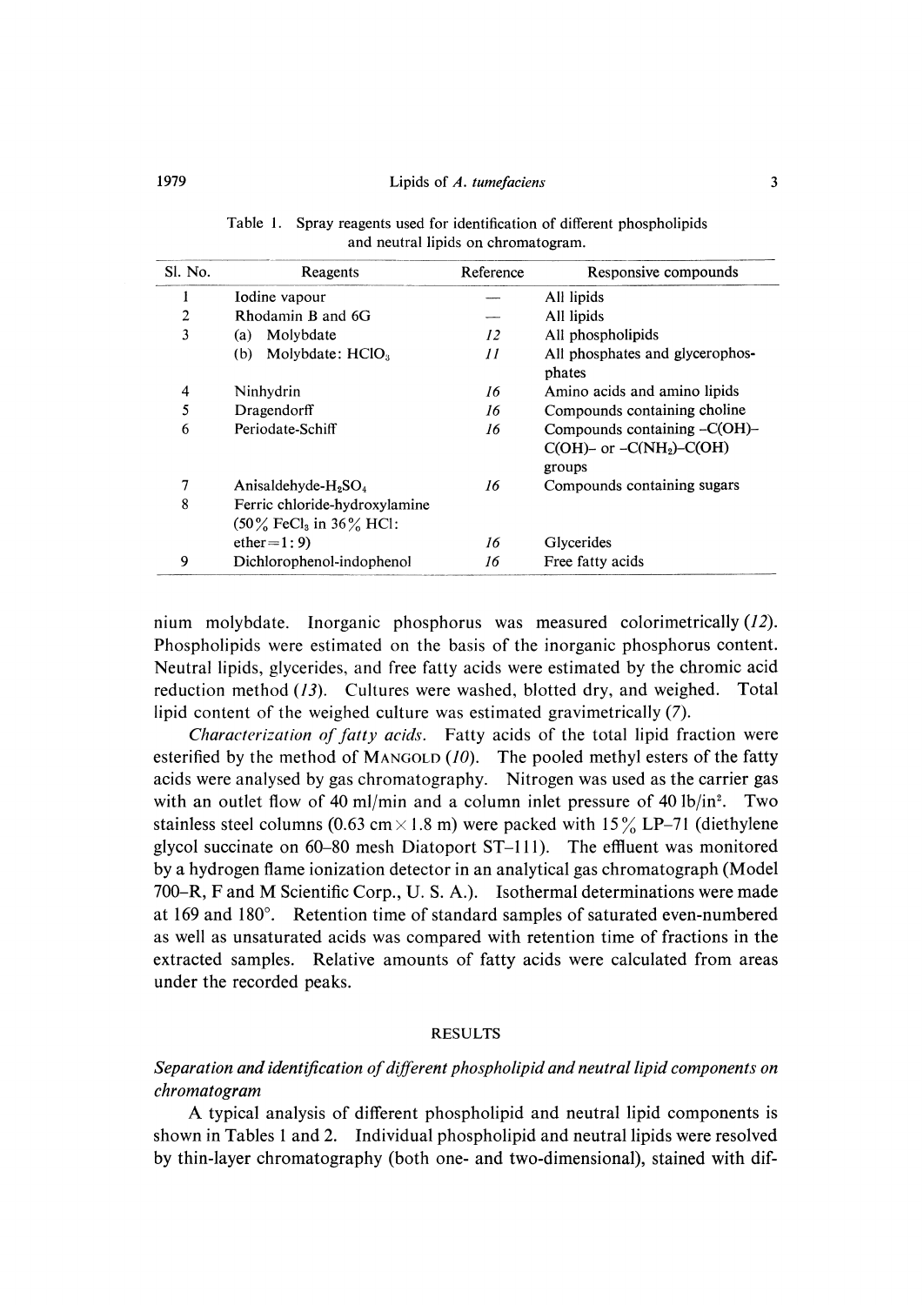| Component<br>No.         |    | $Rf \times 100$ in solvent<br>system |    | Reactive spray     | Identification of components                                                                     |
|--------------------------|----|--------------------------------------|----|--------------------|--------------------------------------------------------------------------------------------------|
|                          |    | $\overline{2}$                       | 3  | reagent            |                                                                                                  |
|                          | 15 | 17                                   | 25 | 1, 2, 3a, 3b, 6    | Phosphatidylinositol                                                                             |
| 2                        | 17 | 22                                   | 15 | 1, 2, 3a, 3b, 4, 6 | Phosphatidylserine                                                                               |
| 3                        | 28 | 40                                   | 40 | 1, 2, 3a, 3b, 5    | Phosphatidylcholine                                                                              |
| 4                        | 64 | 11                                   | 70 | 1, 2, 3a, 3b       | Phosphatidic acid                                                                                |
| 5                        | 46 | 50                                   | 41 | 1, 2, 3a, 3b, 4, 6 | Phosphatidylethanolamine                                                                         |
| 6                        | 44 | 54                                   | 39 | 1, 2, 3a, 3b, 4    | Phosphatidylmonomethylethanolamine                                                               |
|                          | 47 | 51                                   | 59 | 1, 2, 3a, 3b, 6    | Phosphatidylglycerol                                                                             |
| 8                        | 51 | 56                                   | 61 | 1, 2, 3a, 3b, 6    | Cardiolipin                                                                                      |
| Composition of solvents: |    |                                      |    |                    | 1. CHCl <sub>3</sub> : CH <sub>3</sub> OH: CH <sub>3</sub> COOH: H <sub>2</sub> O=65: 15: 10: 4. |

Table 2. Phospholipid components of A. tumefaciens.

2. CHCl<sub>3</sub>: CH<sub>3</sub>OH: 7 N NH<sub>4</sub>OH = 65: 25: 4. 3. CHCl<sub>3</sub>: CH<sub>3</sub>OH: CH<sub>3</sub>COOH: H<sub>2</sub>O=170: 25: 25: 4.

| Strain        | Growth phase | Total lipid<br>$(\mu$ g/mg cell dry<br>wt.) | Total<br>phospholipid<br>$(\mu$ g/mg total<br>lipid) | Total neutral<br>lipid<br>$(\mu$ g/mg total<br>lipid) |
|---------------|--------------|---------------------------------------------|------------------------------------------------------|-------------------------------------------------------|
|               | Early log    | $131.8 + 3.1$                               | $670.1 + 9.6$                                        | $115.6 + 8.1$                                         |
| Normal        | Mid log      | $123.4 + 3.7$                               | $569.5 + 6.1$                                        | $104.9 + 7.7$                                         |
|               | Stationary   | $119.0 + 2.7$                               | $535.7 + 8.5$                                        | $107.6 + 5.7$                                         |
|               | Early log    | $157.8 + 3.1$                               | $652.0 + 4.6$                                        | $110.5 + 8.1$                                         |
| Resistant     | Mid log      | $144.0 + 2.6$                               | $574.9 + 6.3$                                        | $95.5 + 5.6$                                          |
|               | Stationary   | $142.1 + 4.5$                               | $513.6 + 7.7$                                        | $100.9 + 9.3$                                         |
|               | Early log    | $153.6 + 2.9$                               | $640.1 + 8.4$                                        | $105.9 + 6.9$                                         |
| Resistant (P) | Mid log      | $140.6 + 1.8$                               | $594.2 + 8.4$                                        | $102.2 + 4.9$                                         |
|               | Stationary   | $139.3 + 2.4$                               | $530.3 + 7.9$                                        | $99.6 + 6.4$                                          |

Table 3. Amount of total lipid, phospholipid, and neutral lipid in normal and agrocin-resistant A. tumefaciens.

Calculated from 4 independent determinations, expressed as mean value  $\pm$  S.D.

ferent spray reagents characteristic of a particular functional group and also their Rf values were compared in different solvent systems with that of the pure reference lipid compounds. Details of the composition of different solvent systems and the responses to different spray reagents are shown in Tables 1 and 2. Eight different phospholipid compounds were identified in A. tumefaciens and, of the neutral lipids, mainly triglycerides, diglycerides, and free fatty acids were identified.

### Quantitative estimation of different lipids in  $A$ . tumefaciens

 A comparison of total lipid, phospholipid, and neutral lipid extracted from the wild-type and mutant strains of A. tumefaciens in different growth phase is shown in Table 3. Total lipid was estimated gravimetrically (7), phospholipid and neutral lipids were separated by silicic acid column chromatography and estimated after the method of RANDERATH (12) and the chromic acid reduction method of AMENTA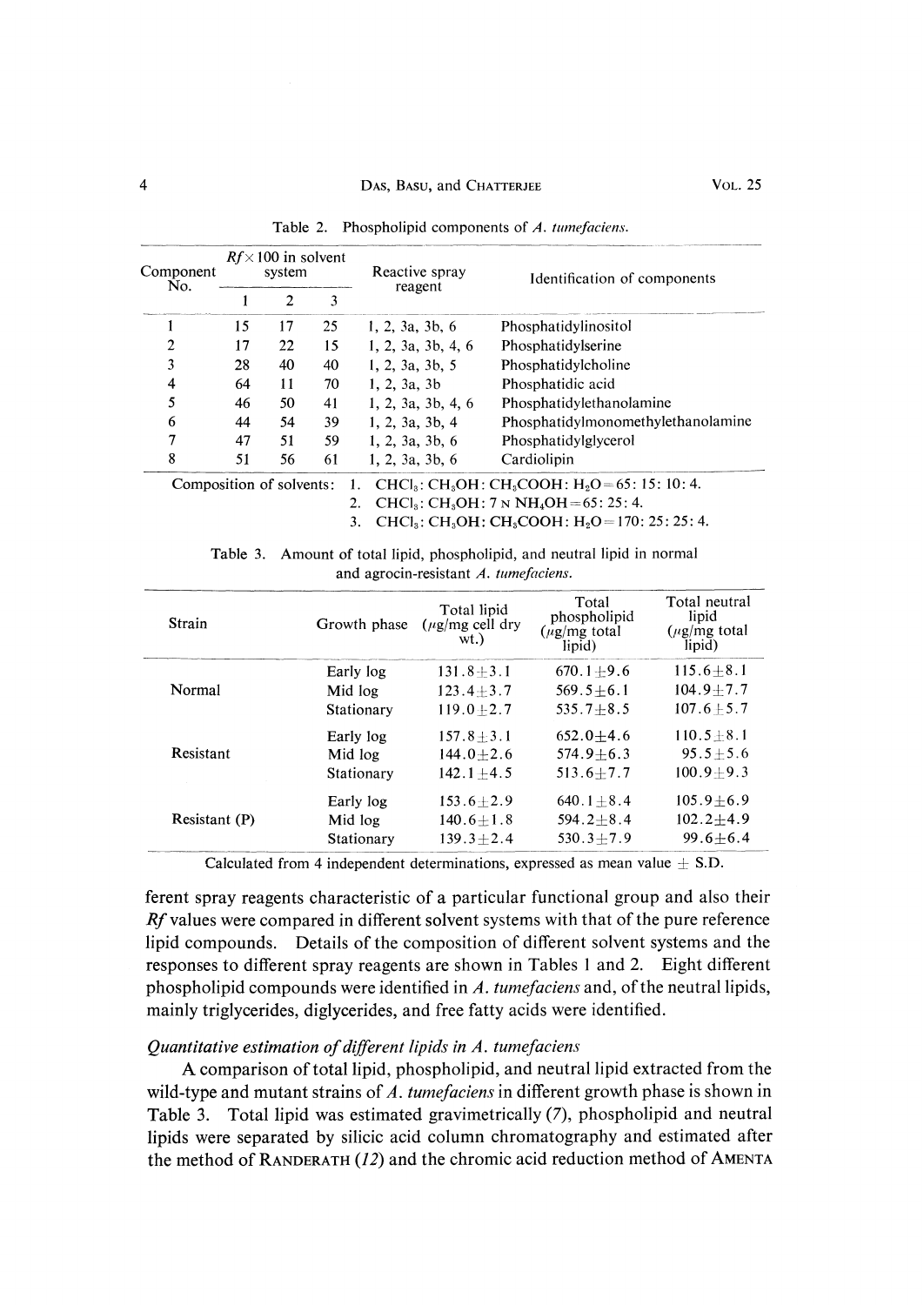| Strain        | Growth<br>phase                                                                                                                                                                                                                                                          | R                                                | 뇌                                                               | <b>PMME</b>                                        | 2<br>A                                                            | diPG                                           | $\mathbb{A}$                                              | Sd.                                       | E                                         |
|---------------|--------------------------------------------------------------------------------------------------------------------------------------------------------------------------------------------------------------------------------------------------------------------------|--------------------------------------------------|-----------------------------------------------------------------|----------------------------------------------------|-------------------------------------------------------------------|------------------------------------------------|-----------------------------------------------------------|-------------------------------------------|-------------------------------------------|
| Normal        | Stationary<br>Early log<br>Mid log                                                                                                                                                                                                                                       | $27.2 + 2.7$<br>$24.3 + 2.8$                     | $38.6 \pm 2.5$ 21.9 $\pm 3.3$<br>$22.4 \pm 1.9$<br>$30.2 + 3.5$ | $13.3 + 1.6$<br>$16.2 \pm 1.0$                     | $14.8 \pm 1.6$<br>$11.1 \pm 0.6$ $12.2 \pm 1.1$<br>$14.0 \pm 1.3$ | $12.7 \pm 1.5$<br>$5.3 \pm 0.4$<br>$4.2 + 0.6$ | $6.4 \pm 0.8$<br>$4.6 + 0.5$<br>$6.8 + 0.5$               | $1.7 + 0.3$<br>$1.6 + 0.4$<br>$1.7 + 0.3$ | $1.8 + 0.2$<br>$1.8 + 0.2$<br>$1.8 + 0.2$ |
| Resistant     | Early log<br>Mid log                                                                                                                                                                                                                                                     | $34.9 + 4.4$<br>$26.4 \pm 2.4$                   | $24.4 \pm 2.3$<br>$29.9 + 3.6$                                  | $13.7 \pm 1.6$ $11.8 \pm 1.4$<br>$14.8 \pm 1.4$    | $14.5 \pm 1.2$                                                    | $6.3 \pm 0.4$<br>$5.5 + 0.6$                   | $5.6 + 0.3$<br>$5.3 + 0.2$                                | $1.5 + 0.1$<br>$1.7 \pm 0.1$              | $1.7 + 0.1$<br>$1.6 + 0.1$                |
| Resistant (P) | Stationary<br>Early log<br>Mid log                                                                                                                                                                                                                                       | $27.2 + 1.9$<br>$36.8 \pm 2.1$<br>$25.7 \pm 2.8$ | $23.7 \pm 2.9$<br>$30.0 + 3.5$<br>$20.4 + 2.6$                  | $12.4 \pm 1.2$<br>$17.1 \pm 1.5$<br>$14.5 \pm 1.4$ | $11.9 \pm 1.2$<br>$13.8 + 1.6$<br>$14.2 \pm 1.2$                  | $4.8 + 0.5$<br>$11.8 + 1.1$                    | $5.4 \pm 0.3$ 6.3 $\pm 0.6$<br>$6.2 + 0.7$<br>$5.9 + 0.3$ | $1.5 + 0.2$<br>$1.5 + 0.1$<br>$1.8 + 0.1$ | $1.6 + 0.3$<br>$1.5 + 0.1$<br>$1.8 + 0.1$ |
|               | PC, phosphatidylcholine; PE, phosphatidylethanolamine; PMME, phosphatidylmonomethylethanolamine; PG, phosphatidylglycerol;<br>Calculated from 4 independent determinations, expressed as mean value $\pm$ S.D. of $\%$ phospholipid in total phospholipid.<br>Stationary | $24.6 \pm 2.8$                                   | $21.9 \pm 2.4$ 16.3 $\pm 1.5$                                   |                                                    | $14.4 + 1.7$                                                      | $12.4 \pm 1.7$                                 | $5.3 + 0.3$                                               | $1.9 + 0.2$                               | $2.0 + 0.2$                               |

diPG, diphosphatidylglycerol or cardiolipin; PA, phosphatidic acid; PS, phosphatidylserine; and PI, phosphatidylinositol.

| ;<br>; | ֧ׅ֧֧֚֚֚֚֚֚֚֚֚֚֚֚֚֚֚֚֚֚֚֚֚֚֚֚֚֚֚֚֬֡֡֡֡֡֜֓֝֬ |
|--------|--------------------------------------------|
|        |                                            |
|        |                                            |
|        |                                            |
|        |                                            |
|        |                                            |

 $\cdot$ 

1979 Lipids of A. tumefaciens 5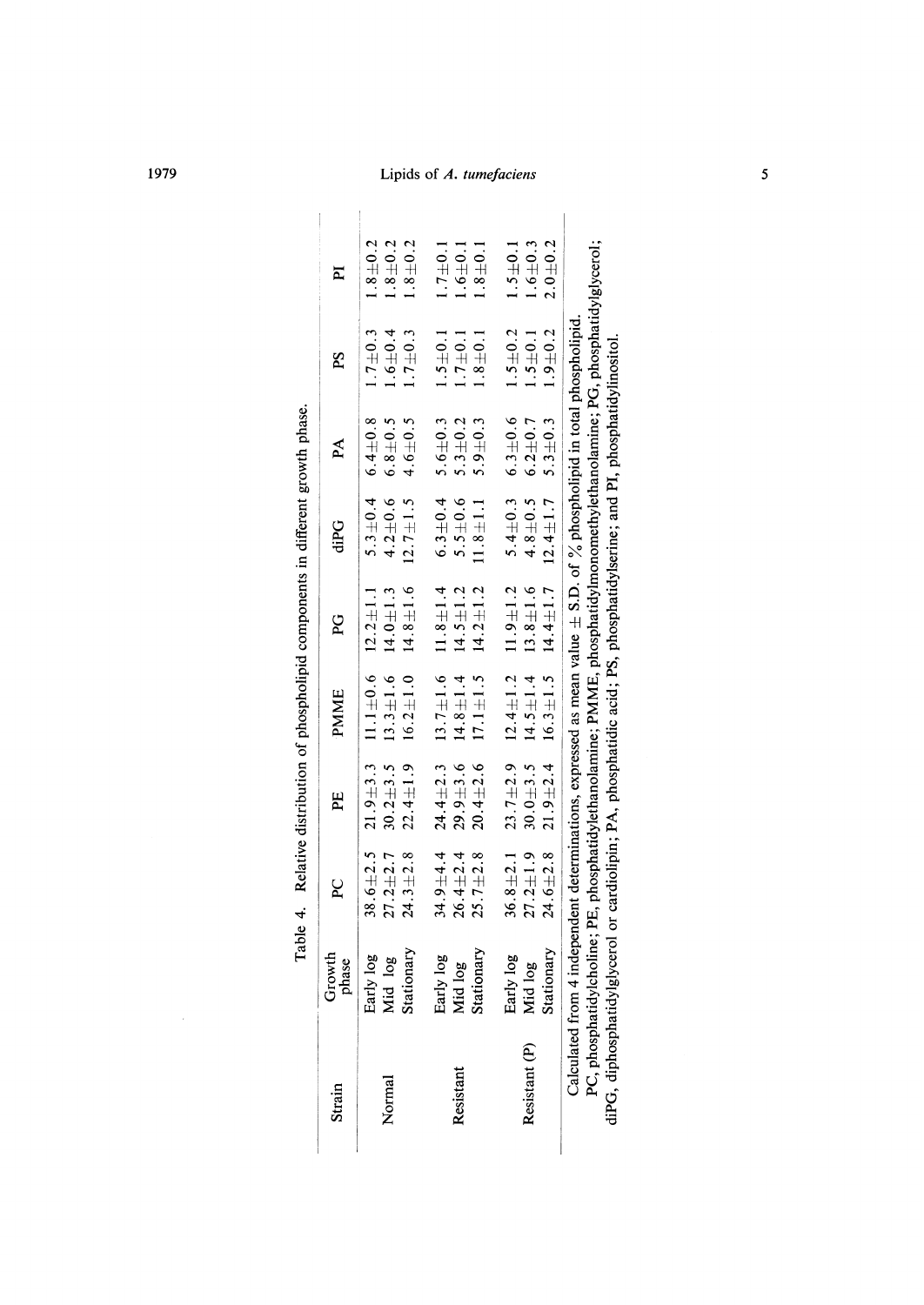| DAS, BASU, and CHATTERJEE | VOL. 25 |
|---------------------------|---------|
|                           |         |

(13), respectively. It is notable that the amount of total lipid and phospholipid decreases with increasing age of culture in both normal and mutant strains, but the change is not so significant in case of neutral lipids. It is also evident that the total lipid is increased in the resistant strains irrespective of their plasmid content.

Relative distribution of different phospholipid and neutral lipid components in A. tumefaciens

 Percentage content of different phospholipid and neutral lipid components was estimated during growth and also due to resistance of A. tumefaciens towards agrocin, and the results are given in Tables 4 and 5.

| Strain        | Growth phase | Triglyceride | Diglyceride  | Free fatty acid |  |
|---------------|--------------|--------------|--------------|-----------------|--|
|               | Early log    | $29.8 + 2.7$ | $16.0 + 1.3$ | $17.7 + 1.5$    |  |
| Normal        | Mid log      | $30.4 + 2.0$ | $15.6 + 1.6$ | $14.8 + 1.3$    |  |
|               | Stationary   | $32.9 + 2.5$ | $14.9 + 1.2$ | $11.1 + 1.4$    |  |
|               | Early log    | $31.7 + 2.4$ | $17.4 + 1.9$ | $19.2 + 1.9$    |  |
| Resistant     | Mid log      | $30.4 + 2.2$ | $16.6 + 2.0$ | $16.1 + 1.4$    |  |
|               | Stationary   | $31.6 + 3.3$ | $17.2 + 2.1$ | $12.4 + 1.4$    |  |
|               | Early log    | $32.0 + 2.3$ | $16.4 + 2.1$ | $18.3 + 1.7$    |  |
| Resistant (P) | Mid log      | $30.7 + 2.6$ | $16.3 + 1.1$ | $15.0 + 1.6$    |  |
|               | Stationary   | $30.3 + 2.7$ | $16.4 + 1.9$ | $11.1 \pm 0.7$  |  |

| Table 5. Relative distribution of neutral lipid components |
|------------------------------------------------------------|
| in different growth phase.                                 |

Calculated from 4 independent determinations, expressed as mean value $\pm$ S.D. of % neutral lipid in total neutral lipid.

## Gas-liquid chromatographic pattern of fatty acids in normal and agrocin-resistant A. tumefaciens

The fatty acids from the total lipids of normal and agrocin-resistant A. tumefaciens were converted to the methyl esters and analysed by gas-liquid chromatography (GLC) (Table 6). A typical GLC tracing is presented in Fig. 1. Compounds A and B were identified as methyl esters of myristic and palmitic acids by comparing retention volume with authentic compounds. Compounds C and D had retention volume corresponding to methyl esters of hexadecenoic and octadecenoic acids, respectively. Compound E had the same retention volume as methyl lactobacillate. It is noted from Table 6 that in the case of resistant strains the amount of unsaturated fatty acids is increased with simultaneous decrease in the amount of saturated fatty acids as compared to those in the normal strains.

### DISCUSSION

 From responses to different spray reagents (Table 1) and by comparison of Rf values in different solvent systems (Table 2) with those of pure reference lipid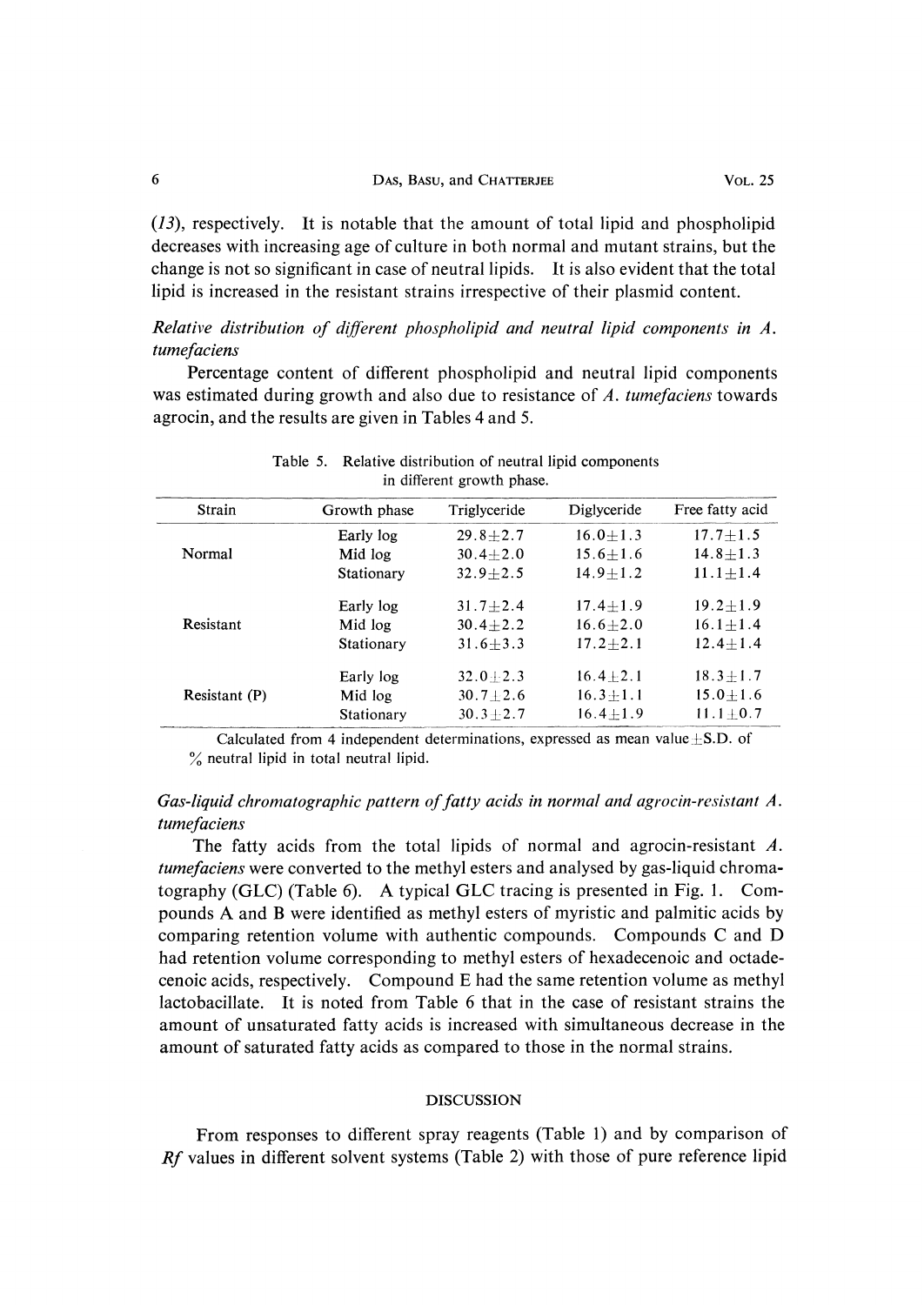|                           |        | Weight percentage |               |
|---------------------------|--------|-------------------|---------------|
| Fatty acid methyl ester   | Normal | Resistant         | Resistant (P) |
| Myristic $(C_{14,0})$     | 0.8    | Trace             | Trace         |
| Palmitic $(C_{16:0})$     | 22.4   | 13.7              | 11.8          |
| Hexadecenoic $(C_{18:1})$ | 63     | 95                | 10.6          |
| Octadecenoic $(C_{1s:1})$ | 30.3   | 43.1              | 40.4          |
| Lactobacillic             | 41 Z   | 337               | 37 Z          |

| Table 6. Fatty acid composition of total lipids of |
|----------------------------------------------------|
| A. tumefaciens.                                    |

Calculated from 3 independent determinations, expressed as mean value.



Fig. 1. Gas-liquid chromatogram of methyl esters from resistant A. tumefaciens.

compounds, the following phospholipids were identified in  $A$ , tumefaciens: Phosphatidylinositol, phosphatidylserine, phosphatidylcholine, phosphatidylethanol amine, phosphatidylmonomethylethanolamine, phosphatidic acid, and cardiolipin. Of the neutral lipids, triglycerides, diglycerides, and free fatty acids were identified in significant amounts.

 It is revealed from Table 3 that the total lipid content is increased in the resistant strains as compared to that of the sensitive strains. The possibility that a higher lipid content may help to protect the microorganisms against attack by host defence mechanism was also suggested by in vitro experiments  $(14)$ . It was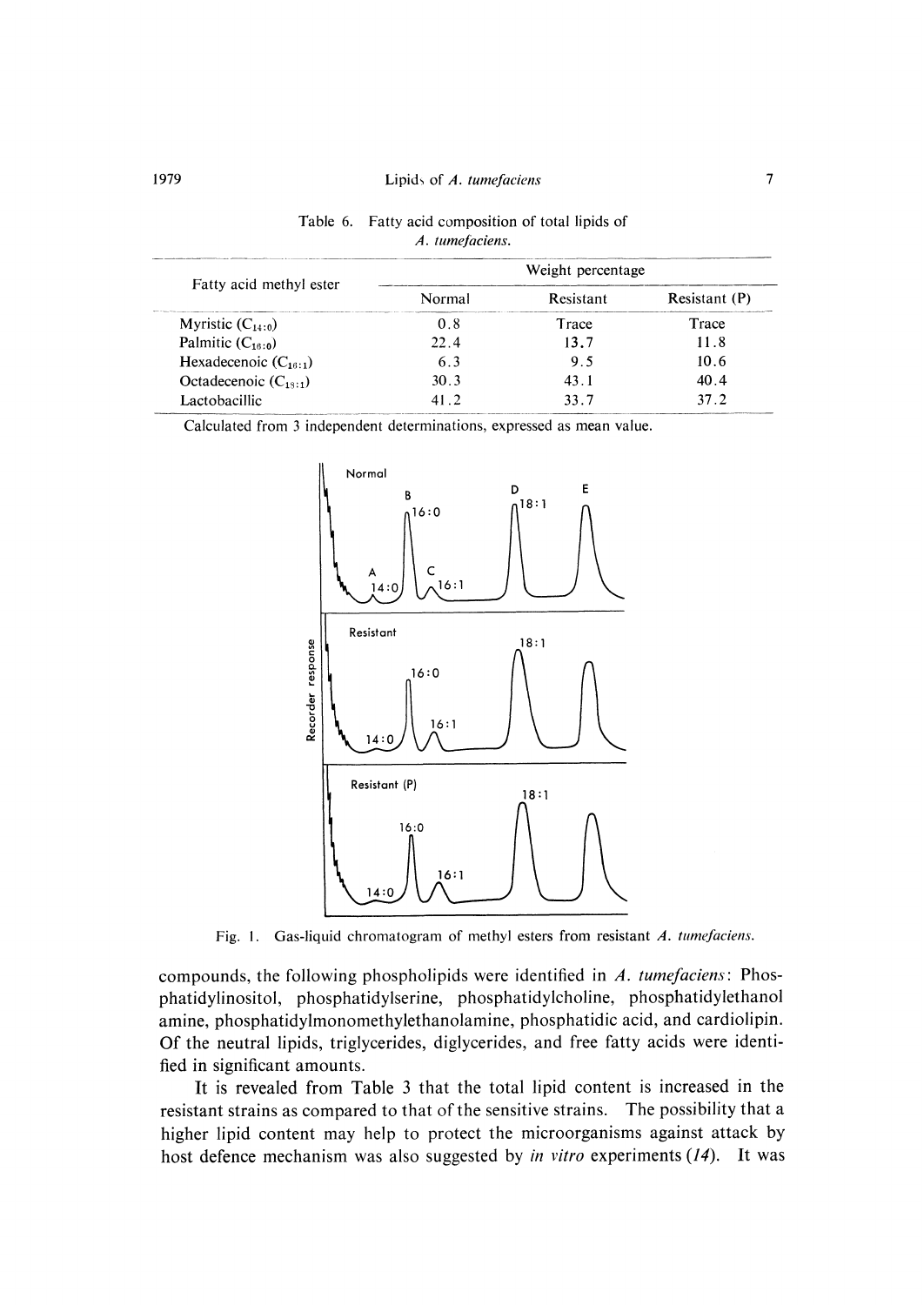### 8 DAS, BASU, and CHATTERJEE VOL. 25

shown that exposure of a microorganism to antimicrobial agents led to production of much higher cellular lipid concentration. The tendency of the microorganisms to produce more lipid under conditions of stress implies that a high concentration of lipid is in some way protective. The proportion of phospholipid and neutral lipids in the total lipid fraction (Table 3) and also the relative proportion of most of the individual phospholipid components in the total phospholipid fraction (Table 4) remain almost the same in sensitive as well as in resistant organisms. Although some information is available regarding certain major phospholipid components and their relative amounts (2), detailed studies about the distribution of several phospholipids have been made using both the agrocin-sensitive and -resistant strains. Table 5 shows the relative proportion of triglycerides, diglycerides, and free fatty acids in the total neutral lipid fraction, which also reveals no change in the relative proportion of individual components in the strain due to development of resistance towards agrocin. Therefore it is revealed from this investigation that although the total lipid content is increased in the resistant strains, the proportion of phospholipid and neutral lipid remains almost the same in either the normal or the resistant mutant strains. This indicates that the rate of synthesis of phospholipid and neutral lipid components is also increased in the same proportion as that of the total lipid due to development of resistance towards agrocin. Plasmid has nothing to do with the synthesis of lipids as the extent of lipid formation is more or less the same in both plasmid-free and plasmid-containing  $A$ , tume faciens.

 It is further evident that although the proportion of neutral lipid remains almost the same (Table 3), those of total lipid and phospholipid decrease steadily with an increase in the age of the culture. This may be attributed to the decrease in the rate of synthesis of phospholipid during growth. The quantitative estimation of individual phospholipid components (Table 4) further reveals that the decrease in the extent of formation during growth mainly lies with phosphatidylcholine which comprises the major phospholipid component in A, tumefaciens.

The fatty acid composition of the gram-negative bacteria, Agrobacterium tumefaciens, conforms to a rather simple pattern common to many bacteria (15). Palmitic acid is the dominant straight-chain saturated fatty acid; myristic acid is the only other normal saturated fatty acid present in detectable amounts. Hexadecenoic and octadecenoic acids are the only unsaturated fatty acids. The amount of these unsaturated fatty acids are found to be increased in both the resistant strains with concomitant decrease in the amount of saturated fatty acids as compared to that of the normal strain. Therefore, it is revealed that the development of resistance towards agrocin is associated with a significant elevation in the unsaturated fatty acid content of the total lipid fraction from A, tumefaciens.

 Thanks are due to the University Grants Commission, India, for financing the project. Thanks are also due to Dr. (Mrs.) P. Kar and Mr. J. Dutta, Bose Institute, Calcutta, for their help in connection with gas chromatographic analysis.